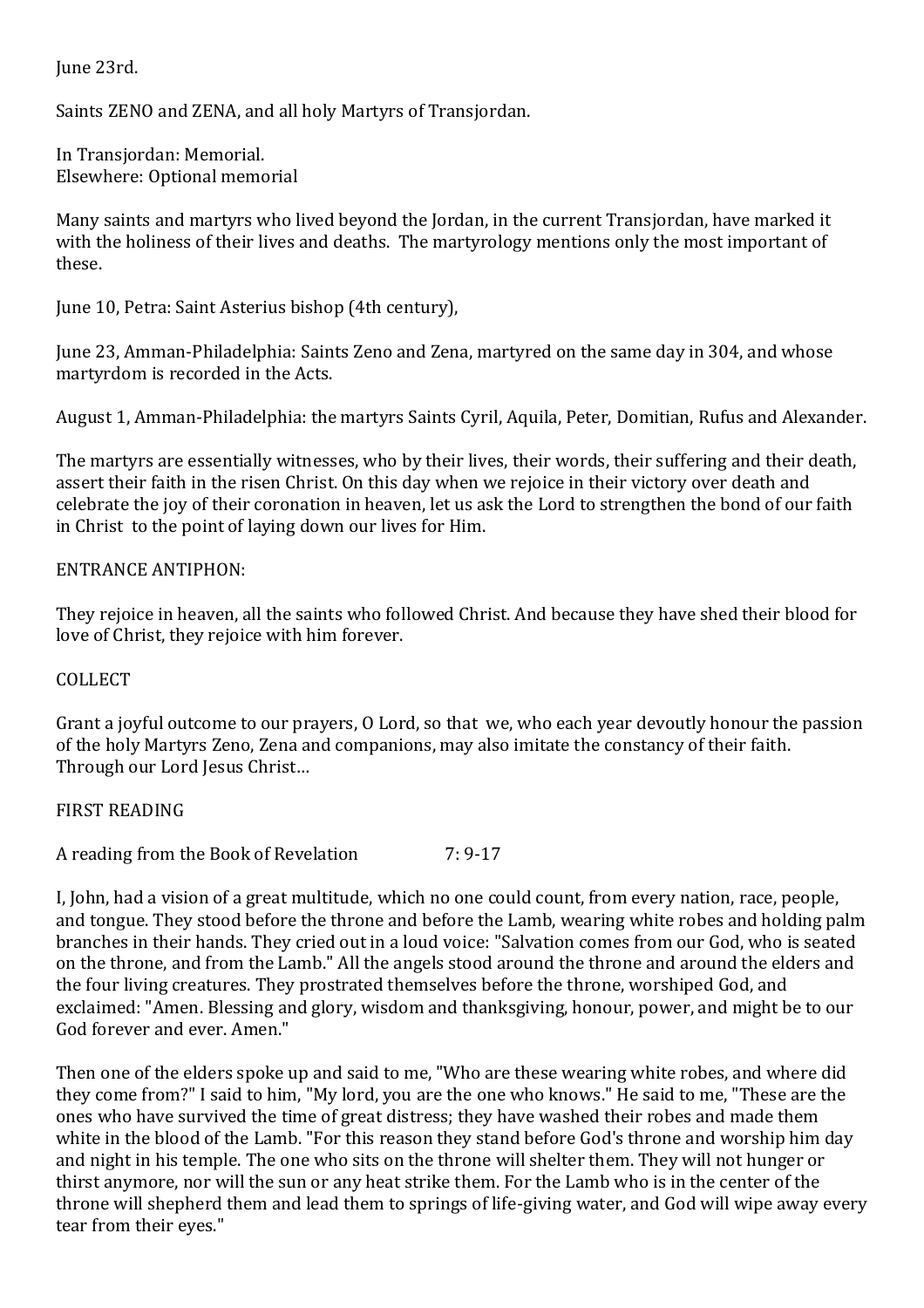The Word of the Lord.

RESPONSORIAL PSALM Ps 126: 1-2ab. 2ed-3. 4-5. 6. (R. cf 5)

R. Those who sow in tears, reap with shouts of joy.

1. When the LORD brought back the exiles of Sion, we thought we were dreaming. Then was our mouth filled with laughter; on our tongues, songs of joy.

2.Then the nations themselves said, "What great deeds the LORD worked for them! What great deeds the LORD worked for us! Indeed, we were glad.

3. Bring back our exiles, O LORD, as streams in the south. Those who are sowing in tears will sing when they reap.

4. They go out, they go out, full of tears, bearing seed for the sowing; they come back, they come back with a song, bearing their sheaves.

GOSPEL ACCLAMATION Matt 5: 10

R. Alleluia. Alleluia.

Blessed are they who are persecuted for the sake of righteousness, for theirs is the kingdom of heaven. R. Alleluia..

GOSPEL

A reading from the holy Gospel according to Matthew 10: 28-33

In those days, Jesus told His Apostles: "Do not be afraid of those who kill the body but cannot kill the soul; rather, be afraid of the one who can destroy both soul and body in Gehenna. Are not two sparrows sold for a small coin? Yet not one of them falls to the ground without your Father's knowledge. Even all the hairs of your head are counted. So do not be afraid; you are worth more than many sparrows. Everyone who acknowledges me before others I will acknowledge before my heavenly Father. But whoever denies me before others, I will deny before my heavenly Father". The Gospel of the Lord.

PRAYER OVER THE OFFERINGS

Receive, holy Father, the offerings we bring in commemoration of the holy Martyrs, and grant that we, your servants, may be found steadfast in confessing your name. Through Christ our Lord.

PREFACE Holy, Holy, Holy Lord God of hosts…

COMMUNION ANTIPHON John 15:13